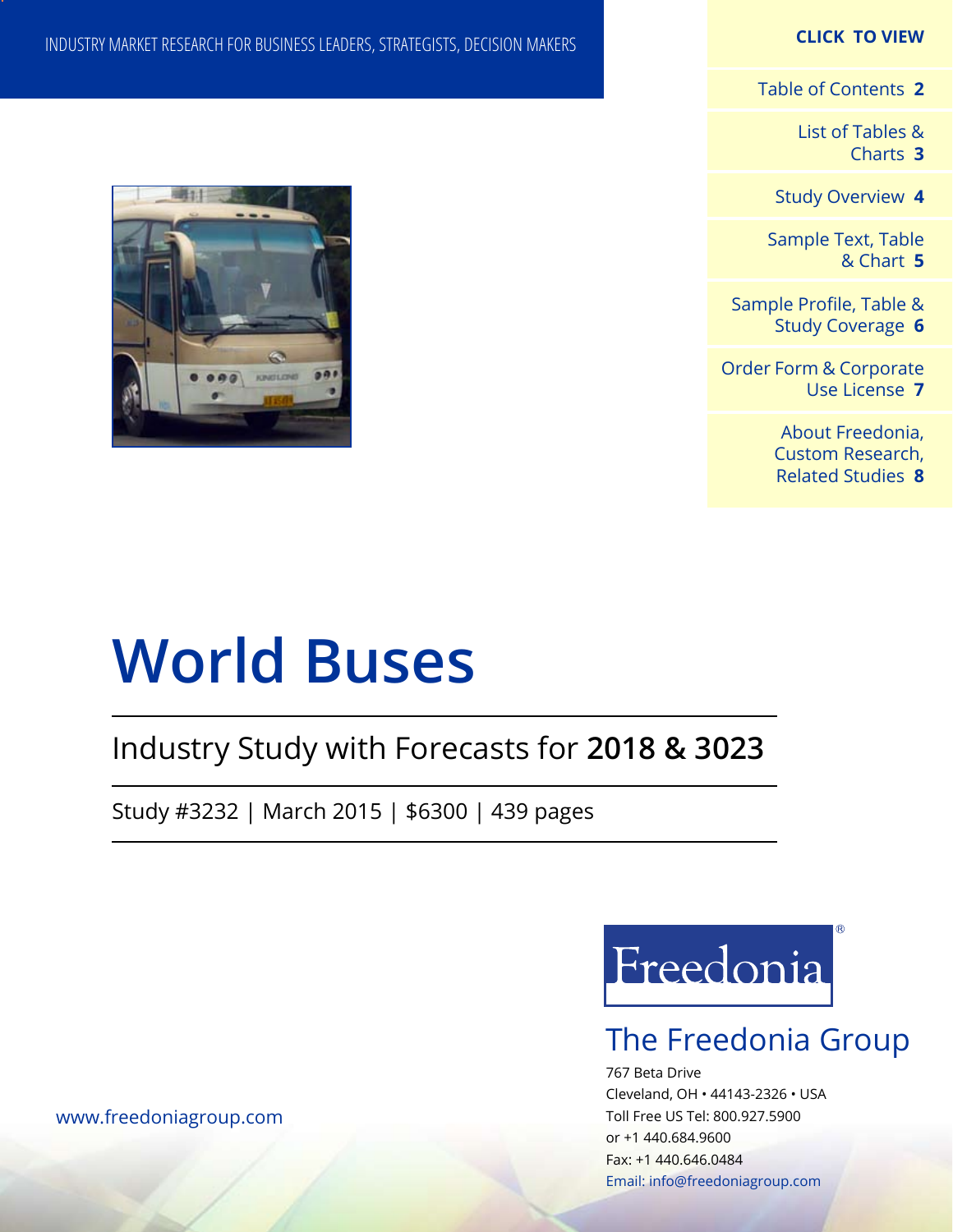## **World Buses**

Industry Study with Forecasts for 2018 & 2023

### <span id="page-1-0"></span>**Table of Contents**

#### **EXECUTIVE SUMMARY**

#### **MARKET ENVIRONMENT**

| World Demographic Overview11                |  |
|---------------------------------------------|--|
|                                             |  |
|                                             |  |
| World Light Vehicle & Motorcycle Overview16 |  |
|                                             |  |
|                                             |  |
|                                             |  |
|                                             |  |
| Legal & Regulatory Environment 28           |  |
|                                             |  |

#### **OVERVIEW**

#### **NORTH AMERICA**

#### **WESTERN EUROPE**

#### **ASIA/PACIFIC**

#### **OTHER REGIONS**

| Other Central & South America241 |  |
|----------------------------------|--|
|                                  |  |
|                                  |  |
|                                  |  |
|                                  |  |
|                                  |  |
|                                  |  |
|                                  |  |
|                                  |  |
|                                  |  |
|                                  |  |
|                                  |  |
|                                  |  |
|                                  |  |
|                                  |  |
|                                  |  |

#### **INDUSTRY STRUCTURE**

| Research & Product Development 316 |  |
|------------------------------------|--|
|                                    |  |
|                                    |  |
|                                    |  |

#### 

Freedonia

### COMPANY PROFILED

| UIVIFAINT FRUFILEJ                    |  |
|---------------------------------------|--|
|                                       |  |
|                                       |  |
|                                       |  |
|                                       |  |
|                                       |  |
|                                       |  |
|                                       |  |
| China First Automobile Works350       |  |
|                                       |  |
|                                       |  |
|                                       |  |
|                                       |  |
|                                       |  |
|                                       |  |
|                                       |  |
|                                       |  |
|                                       |  |
|                                       |  |
|                                       |  |
|                                       |  |
| Minsky Avtomobilny Zavod377           |  |
|                                       |  |
|                                       |  |
|                                       |  |
|                                       |  |
|                                       |  |
|                                       |  |
|                                       |  |
|                                       |  |
|                                       |  |
|                                       |  |
|                                       |  |
|                                       |  |
|                                       |  |
| Xiamen King Long Motor Group 411      |  |
| Yangzhou Yaxing Motor Coach 413       |  |
|                                       |  |
|                                       |  |
|                                       |  |
| Other Companies Mentioned in Study419 |  |

#### Click here to purchase online

### Order now, click here!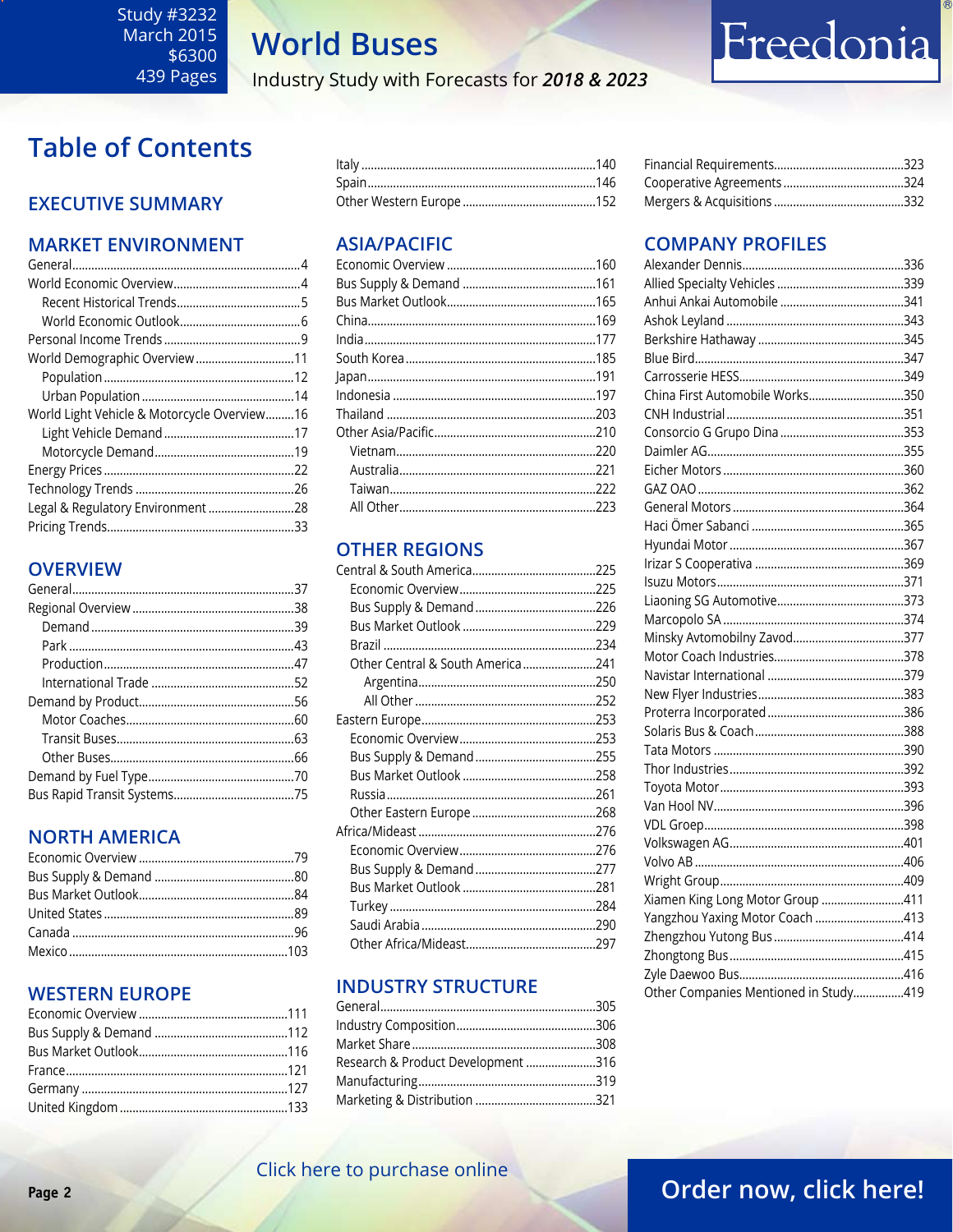<span id="page-2-0"></span>Study #3232 March 2015 \$6300 439 Pages

# **World Buses**

Industry Study with Forecasts for *2018 & 2023*

## **List of Tables/Charts**

#### **Executive Summary**

1 Summary Table .................................................3

#### **Market EnvironmenT**

| 1 World Gross Domestic Product by Region 9 |  |
|--------------------------------------------|--|
|                                            |  |
| 3 World Population by Region & Age14       |  |
| 4 World Urban Population by Region 16      |  |
| 5 World Light Vehicle Demand by Region19   |  |
| 6 World Motorcycle Demand by Region21      |  |
| Cht Average Annual Crude Oil               |  |
| Spot Prices, 2003-201324                   |  |
| Cht Natural Gas Prices, 2003-201326        |  |
| Cht World Average Bus Prices, 2003-202336  |  |
|                                            |  |

#### **OVERVIEW**

| 1 World Bus Demand by Region 42            |  |
|--------------------------------------------|--|
| Cht World Bus Demand by Region, 201343     |  |
| 2 World Buses in Use by Region46           |  |
| Cht World Buses in Use by Region, 201347   |  |
| 3 World Bus Production by Region 51        |  |
| Cht World Bus Production by Region, 201352 |  |
| 4 World Bus Net Exports by Region56        |  |
| 5 World Bus Demand by Product58            |  |
| Cht World Bus Demand by Product, 2013 59   |  |
| Cht Change in Bus Demand by Product,       |  |
|                                            |  |
| 6 World Motor Coach Demand by Region  63   |  |
| 7 World Transit Bus Demand by Region 66    |  |
| 8 World Other Bus Demand                   |  |
|                                            |  |
| 9 World Bus Demand by Fuel Type74          |  |
| Cht World Bus Market Share by              |  |
|                                            |  |
| Cht World Bus Rapid Transit                |  |
| System by Region, 201478                   |  |
|                                            |  |

#### **NORTH AMERICA**

| 1 North America: Bus Supply & Demand 83 |
|-----------------------------------------|
| Cht North America: Bus Demand           |
|                                         |
| 2 North America: Buses in Use & Bus     |
| Demand by Product & Fuel Type88         |
| 3 United States: Bus Supply & Demand 93 |
| 4 United States: Buses in Use &         |
|                                         |
| 5 Canada: Bus Supply & Demand 100       |
| 6 Canada: Buses in Use & Bus            |
| Demand by Product 103                   |
| 7 Mexico: Bus Supply & Demand 107       |

8 Mexico: Buses in Use & Bus Demand by Product .................................110

#### **WESTERN EUROPE**

| 115. Western Europe: Bus Supply & Demand |
|------------------------------------------|
| Cht Western Europe: Bus Demand           |
|                                          |
| 2 Western Europe: Buses in Use & Bus     |
| Demand by Product & Fuel Type120         |
| 3 France: Bus Supply & Demand124         |
| 4 France: Buses in Use & Bus             |
| Demand by Product126                     |
| 5 Germany: Bus Supply & Demand131        |
| 6 Germany: Buses in Use & Bus            |
| Demand by Product 133                    |
| 7 United Kingdom: Bus Supply & Demand137 |
| 8 United Kingdom: Buses in Use           |
| & Bus Demand by Product140               |
| 9 Italy: Bus Supply & Demand 144         |
| 10 Italy: Buses in Use & Bus             |
| Demand by Product 146                    |
| 11 Spain: Bus Supply & Demand150         |
| 12 Spain: Buses in Use & Bus             |
| Demand by Product 152                    |
| 13 Other Western Europe: Bus             |
|                                          |
| 14 Other Western Europe: Buses in        |
| Use & Bus Demand by Product 159          |
|                                          |

#### **ASIA/PACIFIC**

| 1 Asia/Pacific: Bus Supply & Demand164 |  |
|----------------------------------------|--|
| Cht Asia/Pacific: Bus Demand           |  |
|                                        |  |
| 2 Asia/Pacific: Buses in Use & Bus     |  |
| Demand by Product & Fuel Type168       |  |
| 3 China: Bus Supply & Demand174        |  |
| 4 China: Buses in Use & Bus            |  |
| Demand by Product 177                  |  |
| 5 India: Bus Supply & Demand182        |  |
| 6 India: Buses in Use & Bus            |  |
| Demand by Product 185                  |  |
| 7 South Korea: Bus Supply & Demand189  |  |
| 8 South Korea: Buses in Use &          |  |
| Bus Demand by Product191               |  |
| 9 Japan: Bus Supply & Demand195        |  |
| 10 Japan: Buses in Use & Bus           |  |
| Demand by Product 197                  |  |
| 11 Indonesia: Bus Supply & Demand201   |  |
| 12 Indonesia: Buses in Use & Bus       |  |
| Demand by Product 203                  |  |
| 13 Thailand: Bus Supply & Demand207    |  |
| 14 Thailand: Buses in Use & Bus        |  |
| Demand by Product 210                  |  |

| 15 Other Asia/Pacific: Bus                |  |
|-------------------------------------------|--|
|                                           |  |
| 16 Other Asia/Pacific: Buses in Use       |  |
| & Bus Demand By Product217                |  |
| 17 Other Asia/Pacific: Buses in Use & Bus |  |
| Supply & Demand by Country219             |  |

Freedonia

#### **OTHER REGIONS**

|    | 1 Central & South America: Bus                                                 |
|----|--------------------------------------------------------------------------------|
| 2  | Central & South America: Buses in Use &                                        |
|    | Bus Demand by Product & Fuel Type 233                                          |
|    | 3 Brazil: Bus Supply & Demand238                                               |
|    | 4 Brazil: Buses in Use & Bus                                                   |
|    | Demand by Product 241                                                          |
|    | 5 Other Central & South America:                                               |
|    | Bus Supply & Demand 246                                                        |
|    | 6 Other Central & South America: Buses                                         |
|    | in Use & Bus Demand by Product248                                              |
|    | 7 Other Central & South America:                                               |
|    | Buses in Use & Bus Supply                                                      |
|    | & Demand by Country 250                                                        |
|    | 8 Eastern Europe: Bus Supply                                                   |
|    | & Demand by Type257                                                            |
|    | 9 Eastern Europe: Buses in Use & Bus                                           |
|    | Demand by Product & Fuel Type260                                               |
|    | 10 Russia: Bus Supply & Demand 265                                             |
|    | 11 Russia: Buses in Use & Bus                                                  |
|    | Demand by Product 268                                                          |
|    | 12 Other Eastern Europe: Bus                                                   |
|    |                                                                                |
|    | 13 Other Eastern Europe: Buses in                                              |
|    | Use & Demand by Bus Type275                                                    |
|    | 14 Africa/Mideast: Supply & Demand280<br>15 Africa/Mideast: Buses in Use & Bus |
|    | Demand by Product & Fuel Type283                                               |
|    | 16 Turkey: Bus Supply & Demand288                                              |
|    | 17 Turkey: Buses in Use & Bus                                                  |
|    | Demand by Product 290                                                          |
|    | 18 Saudi Arabia: Bus Supply & Demand294                                        |
|    | 19 Saudi Arabia: Buses in Use &                                                |
|    | Bus Demand by Product297                                                       |
|    | 20 Other Africa/Mideast: Bus                                                   |
|    |                                                                                |
| 21 | Other Africa/Mideast: Buses in Use                                             |
|    | & Bus Demand by Product 304                                                    |
|    |                                                                                |

#### **INDUSTRY STRUCTURE**

| 1 Bus Sales for Selected Producers, 2013307  |  |
|----------------------------------------------|--|
| Cht World Bus Market Share by Units, 2013309 |  |
| Cht World Market Share by Type, 2013310      |  |
| 2 Selected Cooperative Agreements326         |  |
| 3 Selected Acquisitions & Divestitures 334   |  |
|                                              |  |

#### [Click here to purchase online](http://www.freedoniagroup.com/DocumentDetails.aspx?Referrerid=FM-Bro&StudyID=3232)

### **Page 3 CHER HERE IS PARTICLE OF PARTICLE 2 [Order now, click here!](#page-6-0)**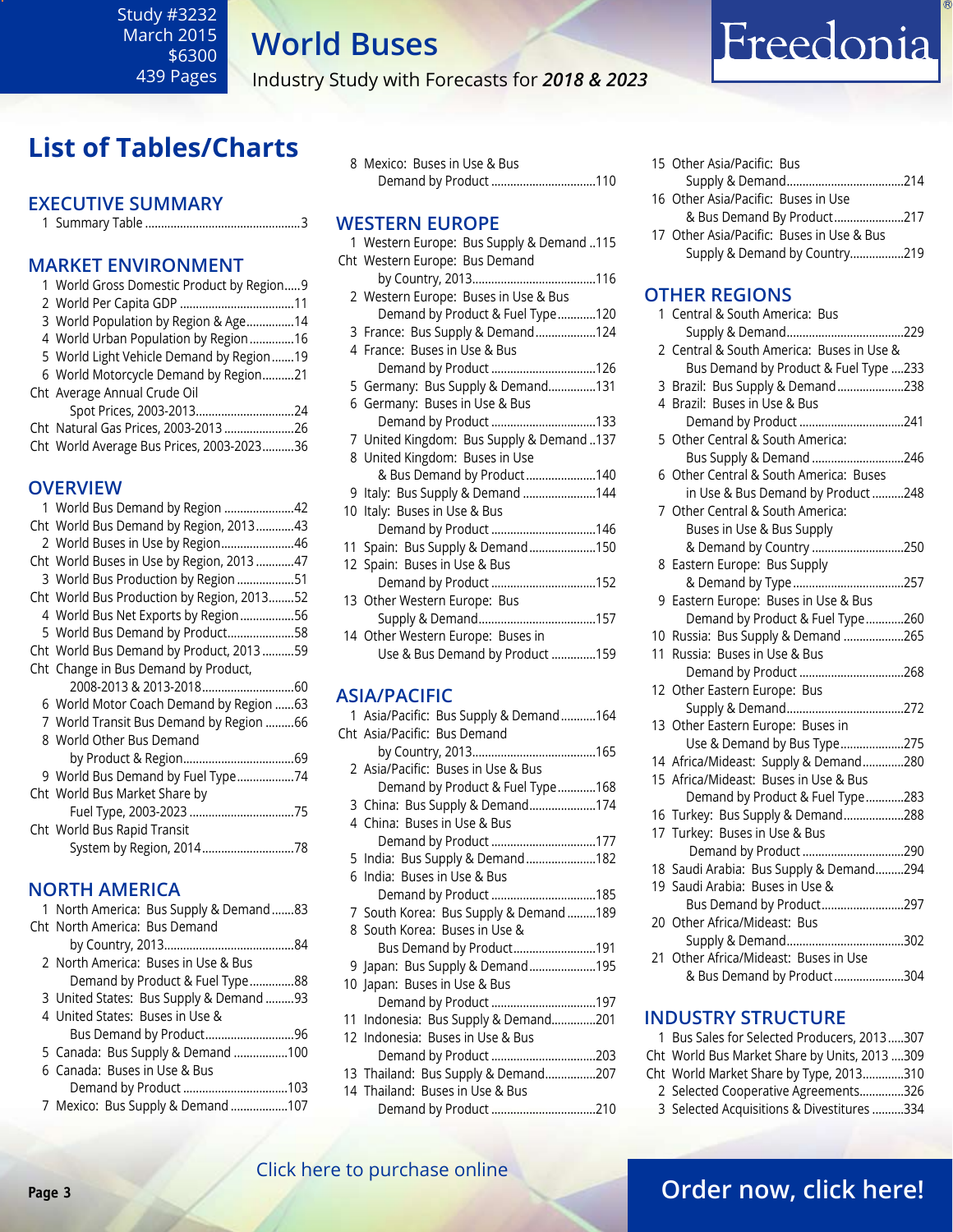## **World Buses**

Industry Study with Forecasts for *2018 & 2023*

# Freedonia

*Growth factors include rising government spending on bus rapid transit systems, growth in private transportation companies, sales of alternative-fuel buses, and the use of Type C school buses.* 

### **World demand to rise 5.3% annually through 2018**

<span id="page-3-0"></span>Study #3232 March 2015 \$6300 439 Pages

Global demand for buses is projected to advance more than five percent per annum to 664,000 units in 2018, twice as fast as the 2008-2013 rate of increase. The number of buses in use worldwide is expected to exceed eight million units in that year. Five major trends will drive growth:

• Expansion in the size of the global urban population.

- Rising government investment in public transportation networks, particularly bus rapid transit systems, to reduce traffic congestion and improve air quality.
- Growth in the number and size of private transportation companies.

• Climbing worldwide sales of electric, hybrid, compressed natural gas (CNG), and liquefied natural gas (LNG) models, as many countries adopt more stringent emissions standards and as environmental considerations grow in importance.

• Growth in the use of Type C and other school bus models in response to government efforts to expand access to education, safety concerns, and more favorable conditions in the large US market.

However, global bus sales increases will be restrained by rising use of motorcycles and light motor vehicles as



income levels climb in many developing nations. The expansion of rail transportation networks around the world is also expected to moderate bus market growth.

### **Motor coaches, transit buses to see faster gains**

Demand for all major product types - motor coaches, transit buses, and other buses -- will expand at a faster pace than during the 2008-2013 period. As the use of motor coaches by private transportation companies and firms involved in tourism increases steadily, this product segment will register above average growth. As personal incomes rise, passengers will increasingly expect

the greater comfort, safety, and onboard services (e.g., television screens, outlets) that motor coaches offer, giving them a distinct advantage over other bus types. Increased government investment in bus transportation networks is forecast to drive advances in transit bus sales. Many older buses currently being used for public transportation will be replaced as there is considerable pent up demand in multiple markets after a period of limited government spending. Also, conventional transit buses will be gradually replaced with alternative fuel models. As the global economy continues to improve, sales of school buses, shuttles, and other specialty models will grow at a healthy pace.

Copyright 2015 The Freedonia Group, Inc.

#### [Click here to purchase online](http://www.freedoniagroup.com/DocumentDetails.aspx?Referrerid=FM-Bro&StudyID=3232)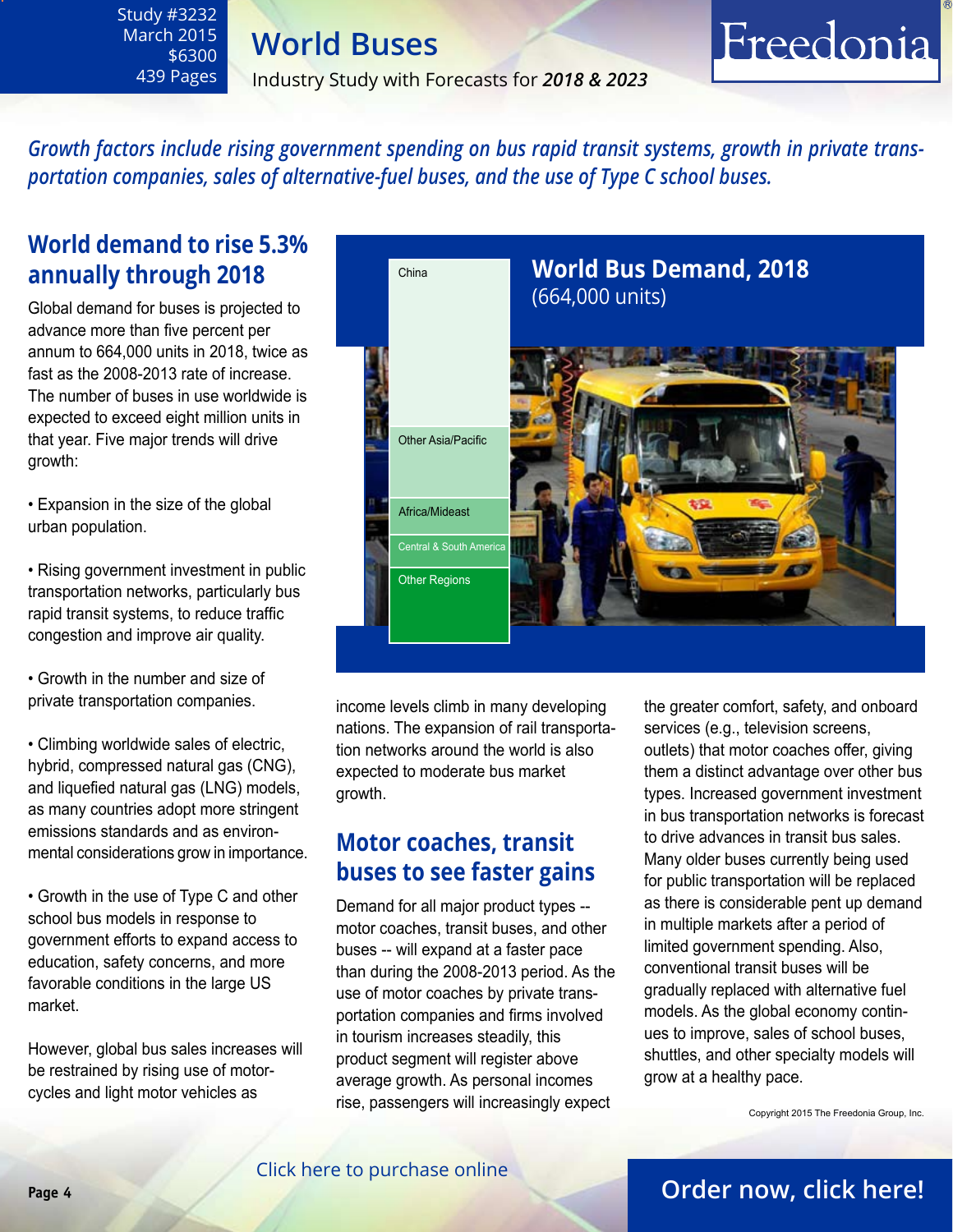#### <span id="page-4-0"></span>Study #3232 March 2015 \$6300 439 Pages

Industry Study with Forecasts for *2018 & 2023*

**World Buses**

# **Sample Text, Table & Chart**

#### **other regions**

**Brazil: Bus Market Outlook** -- Bus demand in Brazi

to rise  $\frac{1}{4}$  units in 2018. The number of  $\frac{1}{4}$  units in 2018. The number of  $\frac{1}{4}$  units in 2018. buses  $\begin{bmatrix} 1 & 0 \\ 0 & 1 \end{bmatrix}$  is expected to reach 485,000 units that year. Ad the bus **SAMPLE** reased government in buse  $\begin{array}{ccc}\n\text{The out} & \text{Mil} & \text{The second government in} \\
\text{Brazil} & \text{March 2014, for inst} & \text{hucoc/mil when} \\
\end{array}$ annou  $\parallel \parallel \parallel \times \parallel$  v of Belo Horizonte v ticulat buses and 43 conventional models for its BRT system. transportation firms will also increase bus purchases through **text**

this industry expands in Brazil. Public transportation network cities are plagued by overcrowding issues, so private transportation figures are a convenient alternative. Brazil's tourism industry is  $\exp$  expecting to the Brazil grow more than four percent per annum during the 2013-201

As the number of visitors climbs, resorts, sightseeing operations, the number of visitors climbs, resorts, sightseeing operations, tour companies, and other participants will purchase more bust

A number of factors are expected to restrain growth in the Brazilian bus market through 2018. First, sales of buses are expected to advance at a more restrained pace after the 2016 Summer Olympics, which will produce a spike in demand. Second, a number of Brazilian cities plan to raise bus fares by as much as 15 percent in 2015 in order to maintain normal operations. Because many of the country's poorest citizens rely on public buses, both the number of riders and the number of buses needed are expected to increase at a slower pace in the future. Third, motorcycle and light motor vehicle sales in the country are expected to rise at a healthy pace going forward, meaning fewer people will rely on public transportation. Finally, the government of Brazil is currently looking for investors to fund a large number of rail projects try, which will limit how many buses are needed.

Motor coaches, transit buses, and other models are all p Brazil. Transit buses are widely used for both intracity and interactive travel because the country's rail network is underdeveloped.

Copyright 2015 The Freedonia Group, Inc.



**TABLE VII-3**

Source: The Freedonia Group, Inc.

Freedonia



[Click here to purchase online](http://www.freedoniagroup.com/DocumentDetails.aspx?Referrerid=FM-Bro&StudyID=3232)

### **Page 5 [Order now, click here!](#page-6-0)**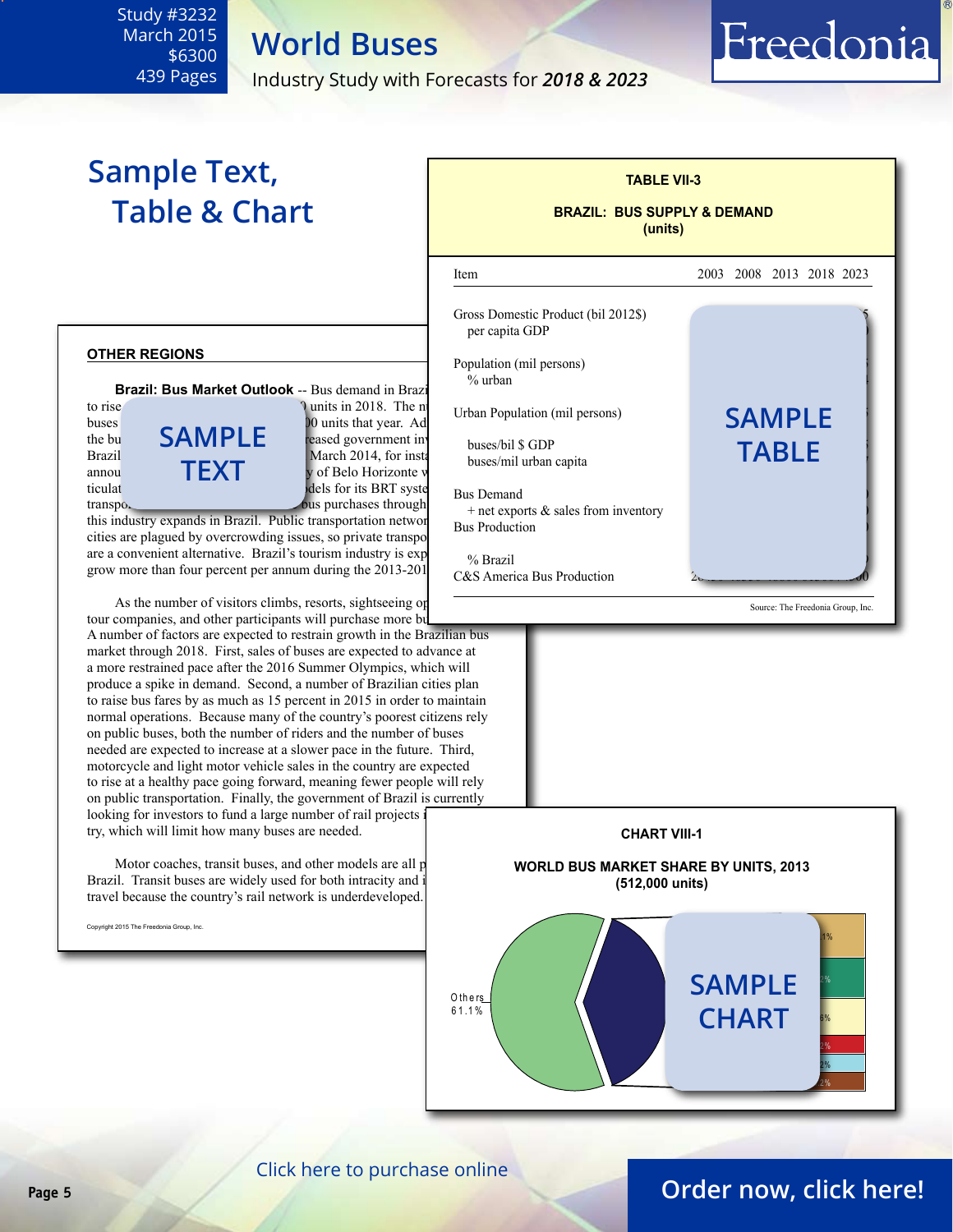**World Buses**

March 2015 \$6300 439 Pages

<span id="page-5-0"></span>Study #3232

Industry Study with Forecasts for *2018 & 2023*

# **Sample Profile & Table, & Study Coverage**

#### **COMPANY PROFILES**

**Ashok Leyland Limited** No. 1 Sardar Patel Road Guindy, Chennai 600032 India 91-44-22 http://ww

Sales: \$1.7 billion (Figure ties) Ind Employi

Geograp**hic Sales:**  $\bigcap_{\text{the solution of the function}} PROFILE$ **sample**

Key Products: city, touring, school, airport tarmac, hybrid electric, and other buses; and bus chassis

Ashok Leyland is one of India's leading manufacturers of commercial vehicles, including trucks and buses, as well as defense and emergency vehicles. The Company operates through five segments: Commercial Vehicles, Engines and Gensets, Spare Parts and Others, Services, and Other. Hinduja Group, an India based investment firm, is one of Ashok Leyland's largest investors.

The Company competes in the world bus industry via the Commercial Vehicles segment, which had FY 2014 sales of \$1.5 billion, including excise duties and intersegment eliminations. Through the segment, Ashok Leyland makes buses, bus chassis, and other commercial vehicles. Ashok Leyland sold 14,950 buses in India in FY 2014.

Among the Company's buses are SLF front and rear diesel engine, and front compressed natural gas (CNG) engine, TITAN double-deck, STAG and LYNX school, ULE diesel and CNG, and VESTIBULE articulated city buses; LYNX and STAG suburban city buses; LYNX

Copyright 2015 The Freedonia Group, Inc.  $343$ 

#### **TABLE VII-4 BRAZIL: BUSES IN USE & BUS DEMAND BY PRODUCT (units)** l Item 2003 2008 2013 2018 2023 Urban Population (mil persons). buses in use/mil urban capita Buses in Use (000 units) demand/000 buses in use Bus Demand 16200 27000 33100 4140050000 **table** Motor Coaches **Transit Buses** Other Buses  $\%$  Brazil 62.8  $\frac{1}{2}$ .8 69.1  $\frac{1}{2}$ .8  $\frac{1}{2}$ .8 69.1  $\frac{1}{2}$ .8  $\frac{1}{2}$ .8  $\frac{1}{2}$ .8 64.9  $\frac{1}{2}$ .8  $\frac{1}{2}$ .8 64.9  $\frac{1}{2}$ .8 64.9  $\frac{1}{2}$ .8 64.9  $\frac{1}{2}$ .8 64.9  $\frac{1}{2}$ .8 64.9  $\frac{1}{2}$ .8 64.9  $\frac$ C&S America Bus Demand Source: The Freedonia Group, Inc. **sample**

# **STUDY COVERAGE**

Freedonia

This Freedonia study, *World Buses*, presents historical data (2003, 2008, 2013), as well as forecasts (2018, 2023) for supply and demand, as well as buses in use and bus demand by product, in 6 regions and 22 countries. The study also considers market environment factors, examines the industry structure, evaluates company market share and profiles 39 global industry players.

### **Page 6 [Order now, click here!](#page-6-0)**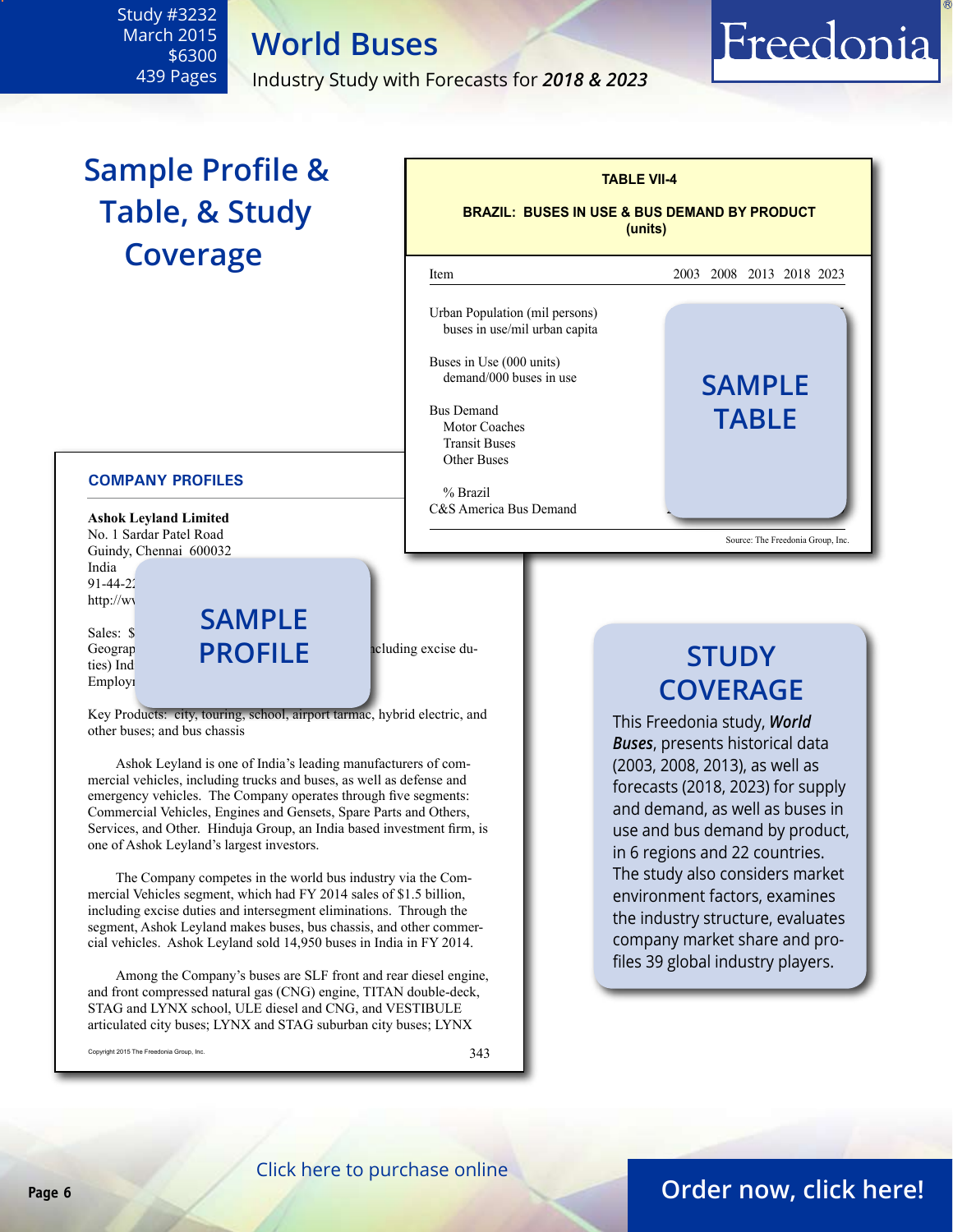### <span id="page-6-0"></span>**Order Information**

**Five Convenient Ways to Order**

INDUSTRY MARKET RESEARCH FOR BUSINESS LEADERS, STRATEGISTS, DECISION MAKERS

# Freedonia

#### **ONLINE: [www.freedoniagroup.com](http://www.freedoniagroup.com/DocumentDetails.aspx?Referrerid=FM-Bro&StudyID=3232)**

**MAIL: Print out and complete the order form and send to The Freedonia Group (see address at the bottom of this form)**

**PHONE: Call toll free, 800.927.5900 (US) or +1 440.684.9600**

**FAX: +1 440.646.0484 (US)**

**EMAIL: [info@freedoniagroup.com](mailto:info@freedoniagroup.com)**

#### **Free Handling & Shipping**

**There is NO charge for handling or UPS shipping in the US. Expect delivery in 3 to 5 business days. Outside the US, Freedonia provides free airmail service. Express delivery is available at cost.**

#### **Orders Outside of the US**

**Checks must be made payable in US funds, drawn against a US bank and mailed directly to The Freedonia Group. For wire transfers please contact our customer service department at info@ freedoniagroup.com. Credit cards accepted.**

#### **Credit Card Orders**

**For convenience, Freedonia accepts American Express, MasterCard or Visa. Credit card purchases must include account number, expiration date and authorized signature.**

#### **Save 15%**

**If you order three (3) different titles at the same time, you can receive a 15% discount. If your order is accompanied by a check or wire transfer, you may take a 5% cash discount (discounts do not apply to Corporate Use Licenses).**

#### **Corporate Use License**

**Now every decision maker in your organization can act on the key intelligence found in all Freedonia studies. For an additional \$2600, companies receive unlimited use of an electronic version (PDF) of the study. Place it on your intranet, email it to coworkers around the world, or print it as many times as you like.** 

[Click here to learn more about](http://www.freedoniagroup.com/pdf/FreedoniaCULBro.pdf)  [the Corporate Use License](http://www.freedoniagroup.com/pdf/FreedoniaCULBro.pdf)

| <b>Order Form</b><br>F-WEB.3232                                                                                                                         |                                                                                                                                                                                                                                      |
|---------------------------------------------------------------------------------------------------------------------------------------------------------|--------------------------------------------------------------------------------------------------------------------------------------------------------------------------------------------------------------------------------------|
|                                                                                                                                                         |                                                                                                                                                                                                                                      |
|                                                                                                                                                         |                                                                                                                                                                                                                                      |
| Corporate Use License (add to study price) *<br>$+ $2600$                                                                                               |                                                                                                                                                                                                                                      |
| - Additional Print Copies @ \$600 each *<br>Total (including selected option) \$                                                                        |                                                                                                                                                                                                                                      |
| $\Box$ Enclosed is my check (5% discount) drawn on a US bank and payable to<br>The Freedonia Group, Inc., in US funds (Ohio residents add 8% sales tax) | (No PO Box please)                                                                                                                                                                                                                   |
| $\Box$ Bill my company $\Box$ American Express $\Box$ MasterCard $\Box$ Visa                                                                            |                                                                                                                                                                                                                                      |
|                                                                                                                                                         |                                                                                                                                                                                                                                      |
| Expires mm/yy Security Code<br>Credit Card #                                                                                                            |                                                                                                                                                                                                                                      |
|                                                                                                                                                         | Email <b>Executive Contract Contract Contract Contract Contract Contract Contract Contract Contract Contract Contract Contract Contract Contract Contract Contract Contract Contract Contract Contract Contract Contract Contrac</b> |
|                                                                                                                                                         |                                                                                                                                                                                                                                      |

**\* Please check appropriate option and sign below to order an electronic version of the study.**

#### **Corporate Use License Agreement**

**The above captioned study may be stored on the company's intranet or shared directory, available to company employees. Copies of the study may be made, but the undersigned represents that distribution of the study will be limited to employees of the company.**

#### **Individual Use License Agreement**

**The undersigned hereby represents that the above captioned study will be used by only \_\_\_ individual(s) who are employees of the company and that the study will not be loaded on a network for multiple users. In the event that usage of the study changes, the Company will promptly notify Freedonia of such change and will pay to Freedonia the appropriate fee based on Freedonia's standard fee schedule then in effect. Note: Entire company corporate use license, add \$2600; one additional user, add \$600; two additional users, add \$1200; three additional users, add \$1800.**

**Signature Signature**

**The Freedonia Group, Inc. • 767 Beta Drive • Cleveland, OH • 44143-2326 • USA • [Website: www.freedoniagroup.com](http://www.freedoniagroup.com/Home.aspx?ReferrerId=FM-Bro) Tel US: 800.927.5900 or +1 440.684.9600 • Fax: +1 440.646.0484 • [Email: info@freedoniagroup.com](mailto:info@freedoniagroup.com)**